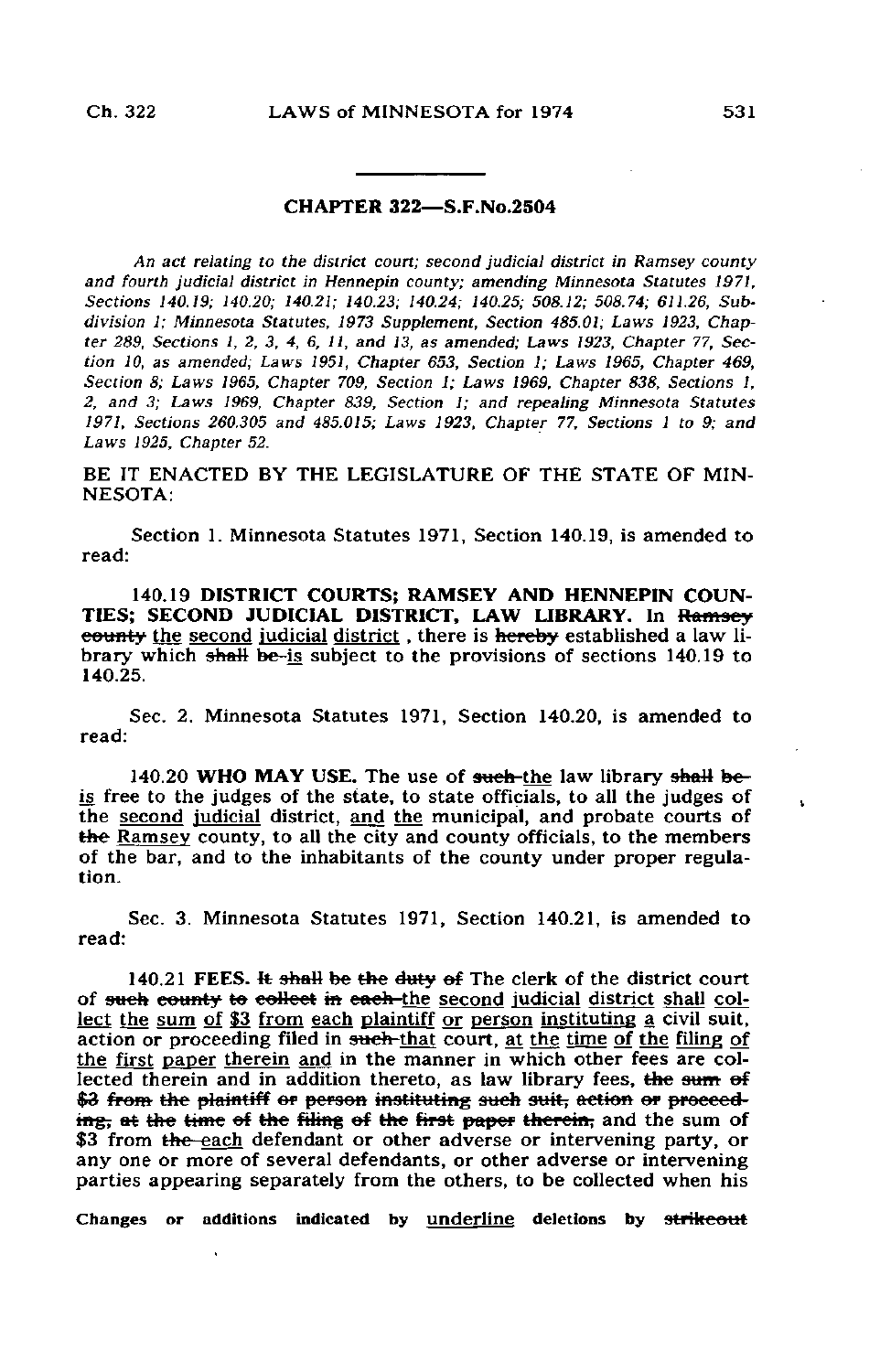<del>or their</del> appearance is entered in such—the action or proceeding or when the first paper on his or their part is filed therein. Such-These law library fees shall be-are costs in the case, and taxable as such, and shall be allotted for the support of said-the library.

Sec. 4. Minnesota Statutes 1971, Section 140.23, is amended to read:

140.23 FEES PAID TO COUNTY TREASURER. On the first day of each month the clerk of the district court  $\frac{m}{k}$  making eollection of such fees-of the second judicial district shall pay the same-fees collected to the treasurer of the county taking his receipt therefor ; and the Ramsey county treasurer is authorized and directed, shall upon itemized vouchers approved by the board of law library trustees, te disburse the same and any other money belonging to the board to pay the necessary expenses of equipping and maintaining the library.

Sec. 5. Minnesota Statutes 1971, Section 140.24, is amended to read:

140.24 LAW LIBRARY TRUSTEES. Subdivision 1. COMPOS-ITION. The management of the law library shall be is under a board of law library trustees, who shall serve without compensation, to be chosen for the terms and in the manner following: The board shall consistconsists of seven members, namely, two district judges of the eounty second judicial district, to be selected by the district judges thereof; one municipal judge to be selected by the municipal judges of the  $\frac{p+m}{r}$ eipal city in the county-city of St. Paul; three members of the bar to be elected by the oldest bar association in the county affiliated with the Minnesota state bar association in the manner provided in the bylaws of the county bar association; one member of the board of county commissioners, te be selected by the county board annually at its annual election of officers of the board.

Subd. 2. TERM. All members of the board of law library trustees, except the county commissioner, shall hold office for four years.

Subd. 3, ORGANIZATION. The board of law library trustees shall elect one of its members president and another member secretary and the board shall have authority to-may appoint a librarian and such-the assistants and clerical help as may be necessary, fix their compensation, and provide rules and regulations for the management thereof.

Sec. 6. Minnesota Statutes 1971, Section 140.25, is amended to read:

140.25 MAY ACQUIRE LIBRARIES. The board of law library trustees, in the name of the-Ramsey county, may acquire and maintain such-the library by gift, grant, donation, bequest, purchase, lease, or loan and title to such-the library shall vest and be in the-Ramsey county. The board of law library trustees may sell or exchange such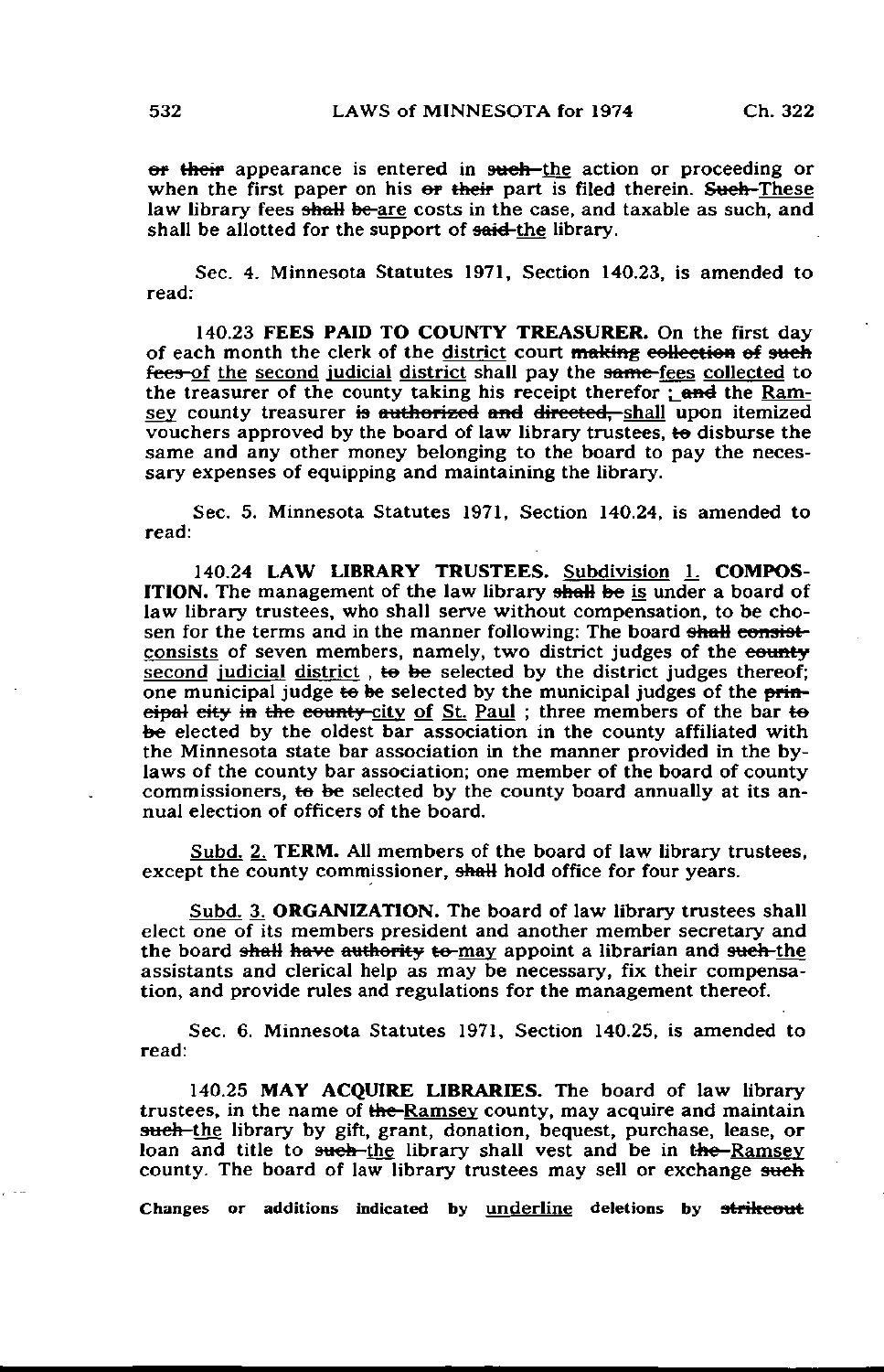the items in the library to such-the persons and upon such the terms as the board may deem-considers best.

Sec. 7. Minnesota Statutes, 1973 Supplement, Section 485.01, is amended to read:

485.01 ELECTION; BOND; DUTIES. There shall be elected in each county a clerk of the district court, who, before entering upon the duties of his office, shall give bond to the state, to be approved by the county board, in a penal sum of not less than \$1,000 nor more than. \$10,000 conditioned for the faithful discharge of his official duties. In counties having a population of more than 200.000 and less than 350,000-the second judicial district the amount of such bond shall be  $$10,000$  and in counties having a population of more than 350,000-the fourth judicial district the amount of such bond shall be \$25,000, which bond, with his oath of office, shall be filed for record with the register of deeds. Such clerk shall perform all duties assigned him by law and by the rules of the court. He shall not practice as an attorney in the court of which he is the clerk.

Sec. 8. Minnesota Statutes 1971, Section 508.12, is amended to read:

508.12 EXAMINERS OF TITLES. Subdivision 1. EXAMINER AND DEPUTY EXAMINER. The judges of the district court shall, appoint a competent attorney in each county within their respective districts to be an examiner of titles and legal adviser to the registrar in said county, and may appoint one deputy examiner who shall act in the name of the examiner and under his supervision and control, and his acts shall be the acts of the examiners. The examiner of titles shall hold office subject to the will and discretion of the district court by which he is appointed. His compensation and that of his deputies shall be fixed and determined by the court and paid in the same manner as the compensation of other county employees is paid except that in all counties having less than 75,000 inhabitants, and in Stearns county and Dakota county the fees and compensations of the examiners for services as legal adviser to the registrar shall be determined by the judge of the district court and, paid in the same manner as the compensation of other county employees is paid, but in every other instance shall be paid by the person applying to have his title registered or for other action or relief which requires the services, certification or approval of the examiner.

Subd. 2. COUNTY ATTORNEY AS LEGAL ADVISER IN CER-TAIN COUNTIES. Notwithstanding any provision of this section to the contrary, in all counties other than Hennepin, Ramsey and St. Louis having a full-time county attorney, the county board by resolution may provide that the county attorney shall also be the legal adviser to the registrar in said county.

## Subd. 3. DEPUTY EXAMINERS IN THE SECOND AND FOURTH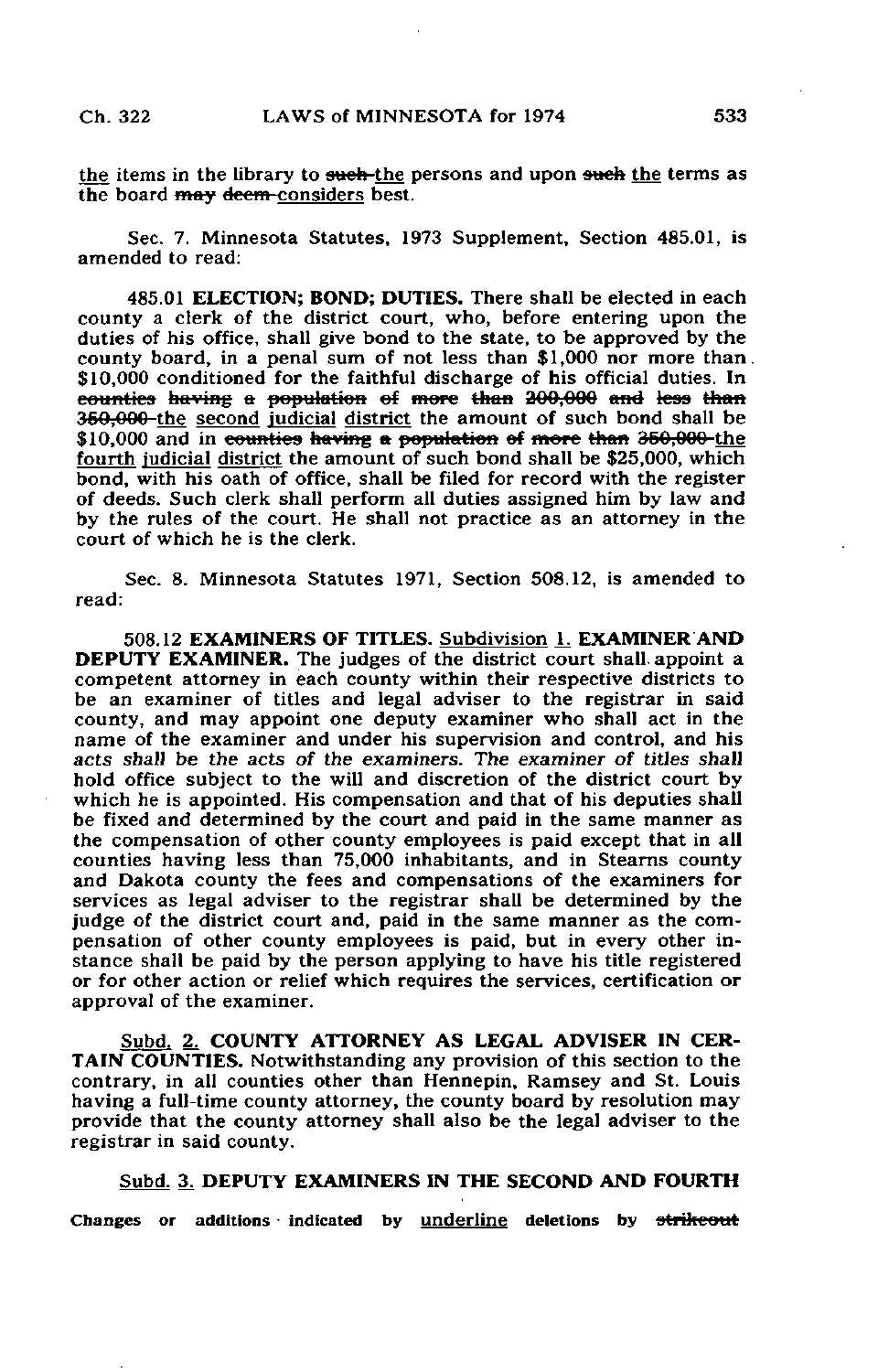JUDICIAL DISTRICTS. In Ramsey county-the second judicial district the judges of the district court may appoint not more than three full time deputy examiners, in addition to the deputy examiner above provided for; and in Hennepin county the fourth judicial district the judges of the district court may appoint not more than five full time deputy examiners, in addition to the deputy examiner above provided for; or, in the event any said full time deputy examiners provided for in this paragraph or the paragraph immediately above are not appointed, two part time deputy examiners may be appointed for each such full time deputy examiner not so appointed. All deputy examiners shall be competent attorneys and shall act in the name of the examiner and under his supervision and control and their acts shall be the acts of the examiner. All deputies shall hold office subject to the will and discretion of the district court by which they are appointed and their compensation shall be fixed and determined by the court and paid in the same manner as the compensation of other county employees is paid.

Sec. 9. Minnesota Statutes 1971, Section 508.74, is amended to read:

508.74 CHARGES ON REGISTRATION. Subdivision 1. Upon the original registration of land, and also upon the registration of any land by the heirs or devisees of any deceased person, there shall be paid to the registrar two-tenths of one percent of the full and true value of the land, exclusive of improvements, as determined by the last official assessment for general taxation, or five dollars, whichever is the greater.

Subd. 2. Provided that, in the counties of Hennepin and Ramsey-In the second and fourth judicial districts the required fee shall be onetenth of one percent of the full and true-one-third of the market value of the land, exclusive of improvements, or one dollar, whichever is the greater.

Subd. 3. For the issuance and registration of the new certificate of title there shall be paid to the registrar the sum of two dollars, in addition to any other sum prescribed by law, which shall be disposed of in the manner provided by section 508.75.

Sec. 10. Minnesota Statutes 1971, Section 611.26, Subdivision 1, is amended to read:

611.26 DISTRICT PUBLIC DEFENDERS. Subdivision 1. A majority of the judges of any judicial district not subject to the provisions of section 611.12, except the second, may, by written order filed with the state judicial council, establish in such district the public defender system provided in Laws 1965, Chapter 869. Such an order shall be effective 30 days after its filing. Notwithstanding this subdivision the state public defender may assist the public defenders of Hennepin and Ramsey counties-the second and fourth judicial districts at their request.

Sec. 11. Laws 1923, Chapter 289, Section 1, as amended by Laws Changes or additions indicated by underline deletions by strikeout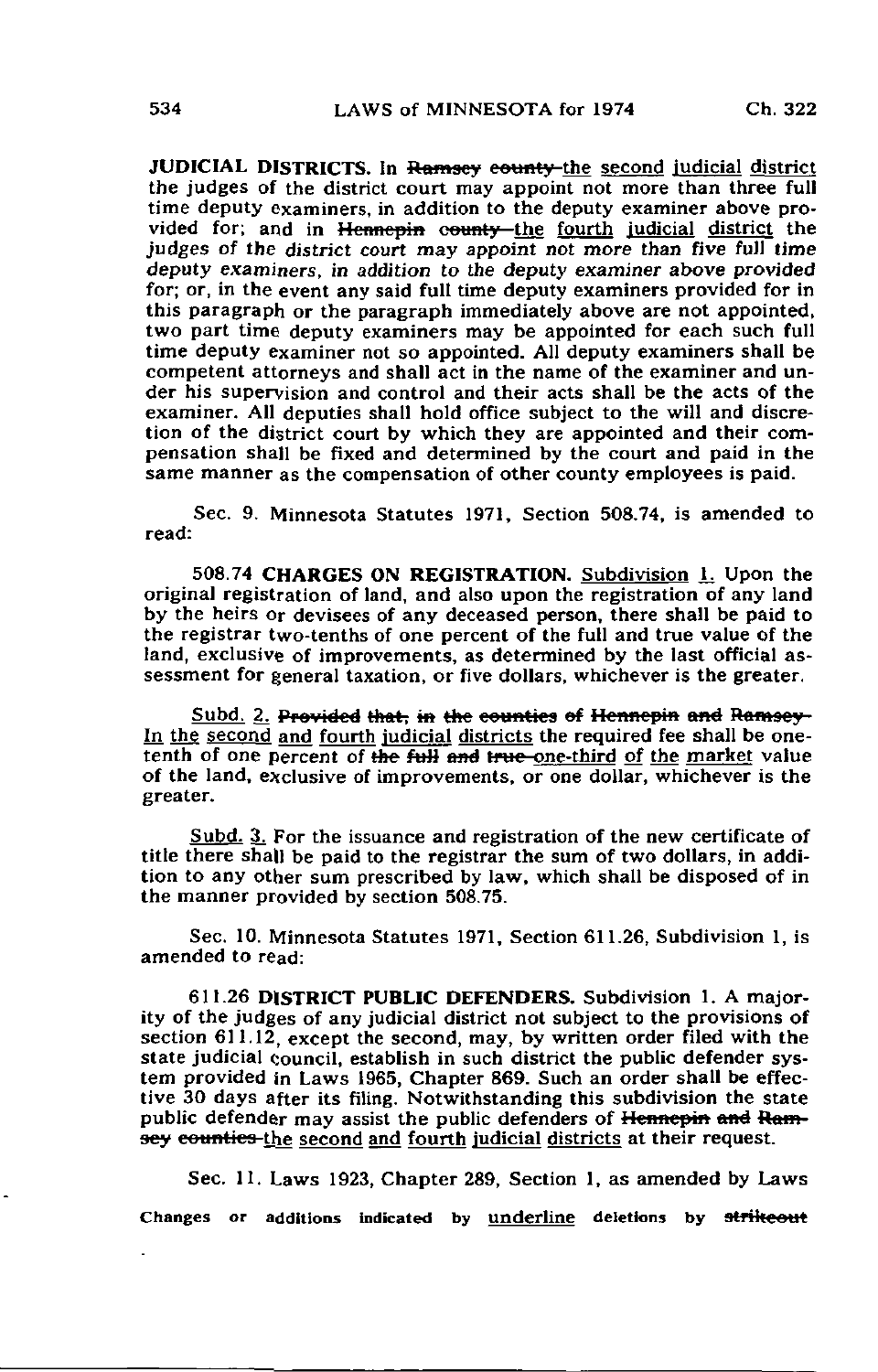1949, Chapter 61, Section 1, as amended by Laws 1965, Chapter 469, Section 1, is amended to read:

Section 1. COURT SERVICES DEPARTMENT, SECOND JUDI-CIAL DISTRICT. There is hereby established, in Ramsey county the second judicial district, a probation and investigation court services department in connection with the courts of such-Ramsey county. Such-The department shall be-is in the charge of a chief probation offieer, also to be known as the director of court services. Such chief probation officer-The district judges shall be appointed by the district judges and appoint the director who shall serve for four years unless sooner removed for cause by said-the judges. The chief probation officer-director shall supervise and administer services of the department to any courts of such-Ramsey county, establish necessary policy, and may divide the duties of the department into branches or divisions and appoint from department personnel, the heads of the branches or divisions, all with the approval of the district judges.

Sec. 12. Laws 1923, Chapter 289, Section 2, as amended by Laws 1965, Chapter 469, Section 2, is amended to read:

Sec. 2. OFFICERS, EMPLOYEES. The chief probation officer-director may appoint, as the judges may approve  $\frac{1}{2}$  such deputies, assistants, consultants, probation officers, case workers, investigators, psychiatrists, psychologists, clerical help, student trainees, and such other employees as are needed-, three principal assistants or division supervisors . Department personnel may be removed for eause and after 30 days' notice, upon a hearing before the chief probation officer with the consent of the judges. The district judges may by order; determine the necessary qualifications el applicants for positions in the department.

Sec. 13. Laws 1923, Chapter 289, Section 3, as amended by Laws 1965, Chapter 469, Section 3, is amended to read:

Sec. 3. OFFICE ROOM AND RECORDS. The-Ramsey county eommissioners of such county shall provide the chief probation officer-director and department personnel with suitable furnished office rooms, record books, stationery, postage, expenses of investigation and visitation ordered by the court, and sweh-the other actual expenses as are required for the proper execution of the-their duties of the office pursuant to sections  $\frac{1}{2}$  to 9 of this act.

Sec. 14. Laws 1923, Chapter 289, Section 4, as amended by Laws 1965, Chapter 469, Section 4, is amended to read:

Sec. 4. OFFICIAL ATTENDANCE AT COURT. The chief probation officer director or a department person designated by him shall be present in the municipal courts in each subdivision of such-Ramsey. county and in the juvenile court of such-the county at each regular session, and shall be present in the district court, the probate court of the county and any other court now or hereafter established in the county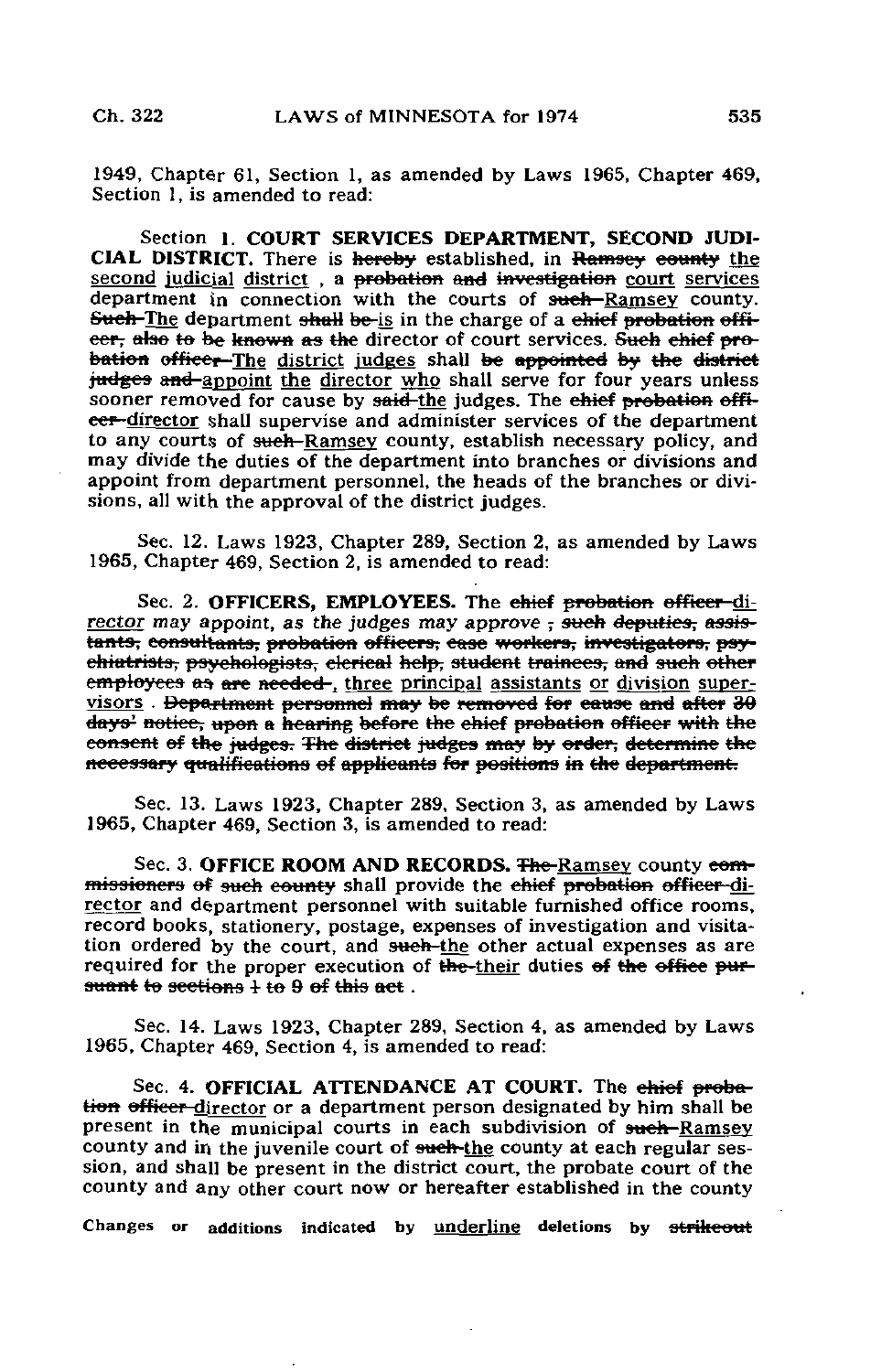when so requested by a judge of such-that court.

Sec. 15. Laws 1923, Chapter 289, Section 6, as amended by Laws 1965, Chapter 469, Section 5, is amended to read:

Sec. 5. DUTIES OF DEPARTMENT. The duties of such the department shall be are :

(1) To supervise persons placed on probation by any of the judges of any of the courts of such-Ramsey county, to keep accurate records of such-this supervision, and to make reports thereon.

(2) To make such investigations with regard to  $env$ -a child or person as may be ordered by the court before, during, or after the trial or hearing of <del>such</del>-the child or person, and shall furnish to the court suchthe information, recommendations, and assistance as may be required.

(3) To inquire into the nature of every juvenile delinquency or criminal matter in any court where authorized to appear and have supervision of such-the child or person during the continuance or suspension of sentence or order of commitment, and in general, perform such the acts with reference thereto as any-the court of the county may direct. In the execution of official duties, such-the department personnel shall have all the power of a peace officer.

(4) To perform the duties required of probation officers by law, including but not limited to, Minnesota Statutes, Chapter 260, and acts amendatory thereof, and the criminal code of 1963, and acts amendatory thereof.

(5) To provide for psychiatric, psychological, and medical diagnosis or services for any a person when directed or ordered by any a court of the county, or when such-the services are part of the probation and investigation process.

(6) To make collections of support money in divorce and other actions when ordered by a judge of  $amy$ -a court of the county and to make collections of money and property when ordered to be paid as restitution or reimbursement and to turn over such-the money or property to the person or persons entitled thereto as directed by the court.

(7) To make investigations both as to custody and other matters and provide counseling in domestic relation cases as required and to exercise supervision over children and other persons in such-the cases as-that the court may direct directs.

 $(8)$  To perform such other duties for the protection of children and parents as may be directed by any a court of the county directs.

(9) To provide such services as marital counseling, taking of wage assignments, financial reports, marriage consent investigations, and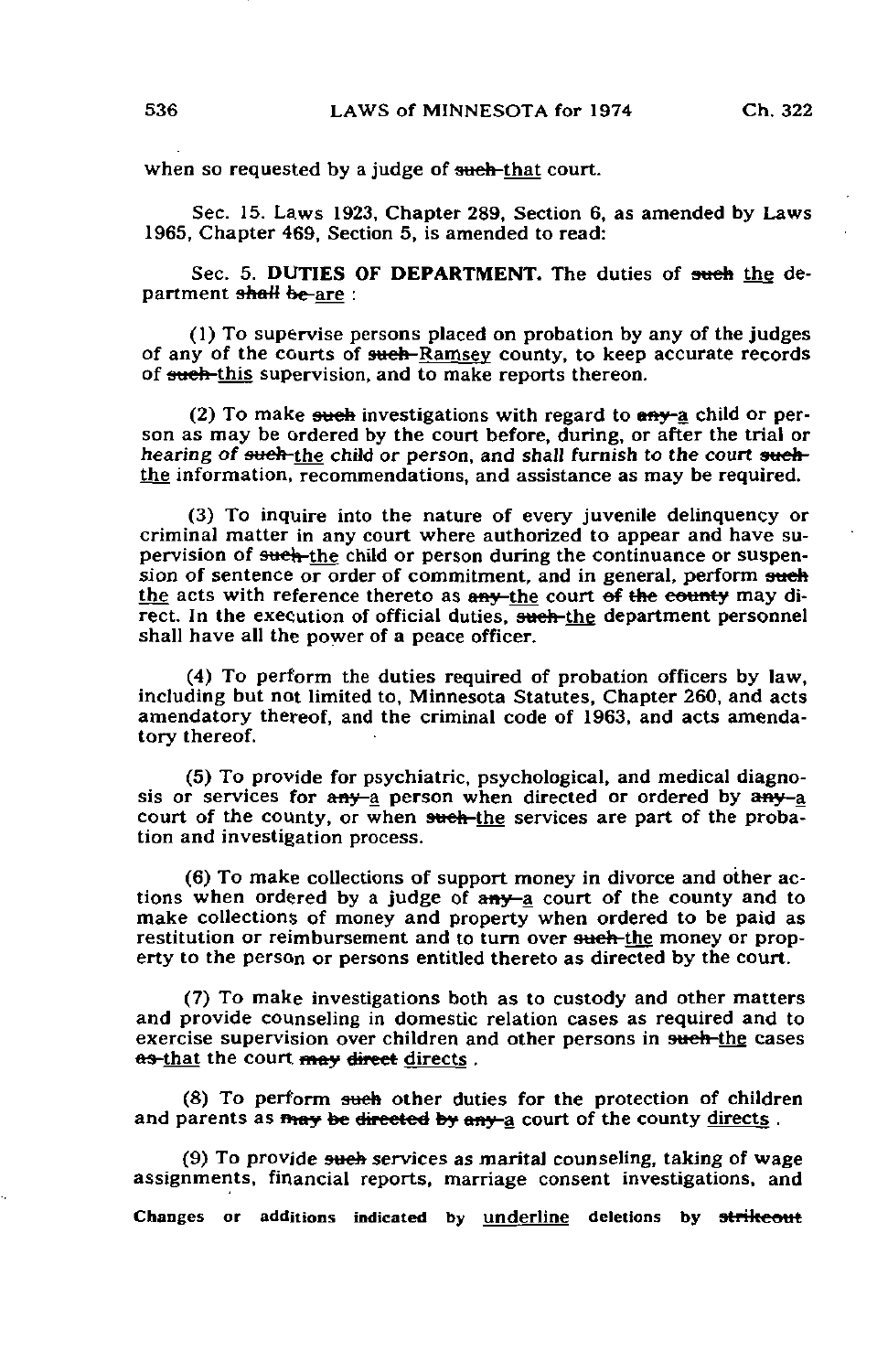any other such duties as any-a court of the county might direct-directs

(10) To make all necessary inquiries and prepare petitions for withdrawals from minor trust funds when directed by the judge of the district court.

 $(11)$  To perform such other acts in relation to the above listed duties and any other services as the courts of such county may directthe district direct .

Sec. 16. Laws 1923, Chapter 289, Section 11, as amended by Laws 1953, Chapter 593, Section 2, as amended by Laws 1965, Chapter 469, Section 7, is amended to read:

Sec. 7. ANNUAL REPORT. The chief probation officer director shall report, annually, to the district court of the second judicial district with reference to the conditions and disposition and other pertinent facts relative to the work of the department and shall furnish a copy of such-the report to the board of county commissioners, the commissioner of public welfare, and to the commissioner of corrections.

Sec. 17. Laws 1923, Chapter 289, Section 13, as amended by Laws 1965, Chapter 469, Section 9, is amended to read:

Sec. 9. SALARIES PAYABLE OUT OF RAMSEY COUNTY TREA-SURY. All annual salaries mentioned in sections  $\frac{1}{2}$  to 9 of this act-for the second judicial district court services department shall be payable out of the Ramsey county treasury.

Sec. 18. Laws 1923, Chapter 77, Section 10, as amended by Laws 1955, Chapter 581, as amended by Laws 1959, Chapter 551, as amended by Laws 1969, Chapter 799, Section 10, is amended to read:

Sec. 10. COURT REPORTERS, SECOND JUDICIAL DISTRICT; CHARGE FOR TRANSCRIPT. In addition to sueh salaries-his salary each court reporter in the second judicial district may charge for one transcript of his record ordered by any person other than the judge not to exceed 35 cents per folio thereof and not to exceed seven and one half cents per folio for each manifold or other copies thereof when so ordered that they can be made with such-the original transcript.

Sec. 19. Laws 1951, Chapter 653, Section 1, is amended to read:

Section 1. CLERK OF JUVENILE COURT, SECOND JUDICIAL DISTRICT. The judge of the district court presiding over the juvenile court in <del>districts having therein</del> a county having more than 300,000 and less than 450,000 inhabitants the second judicial district shall appoint a clerk of the juvenile court for such county the district who thereafter shall serve as such clerk of juvenile court unless removed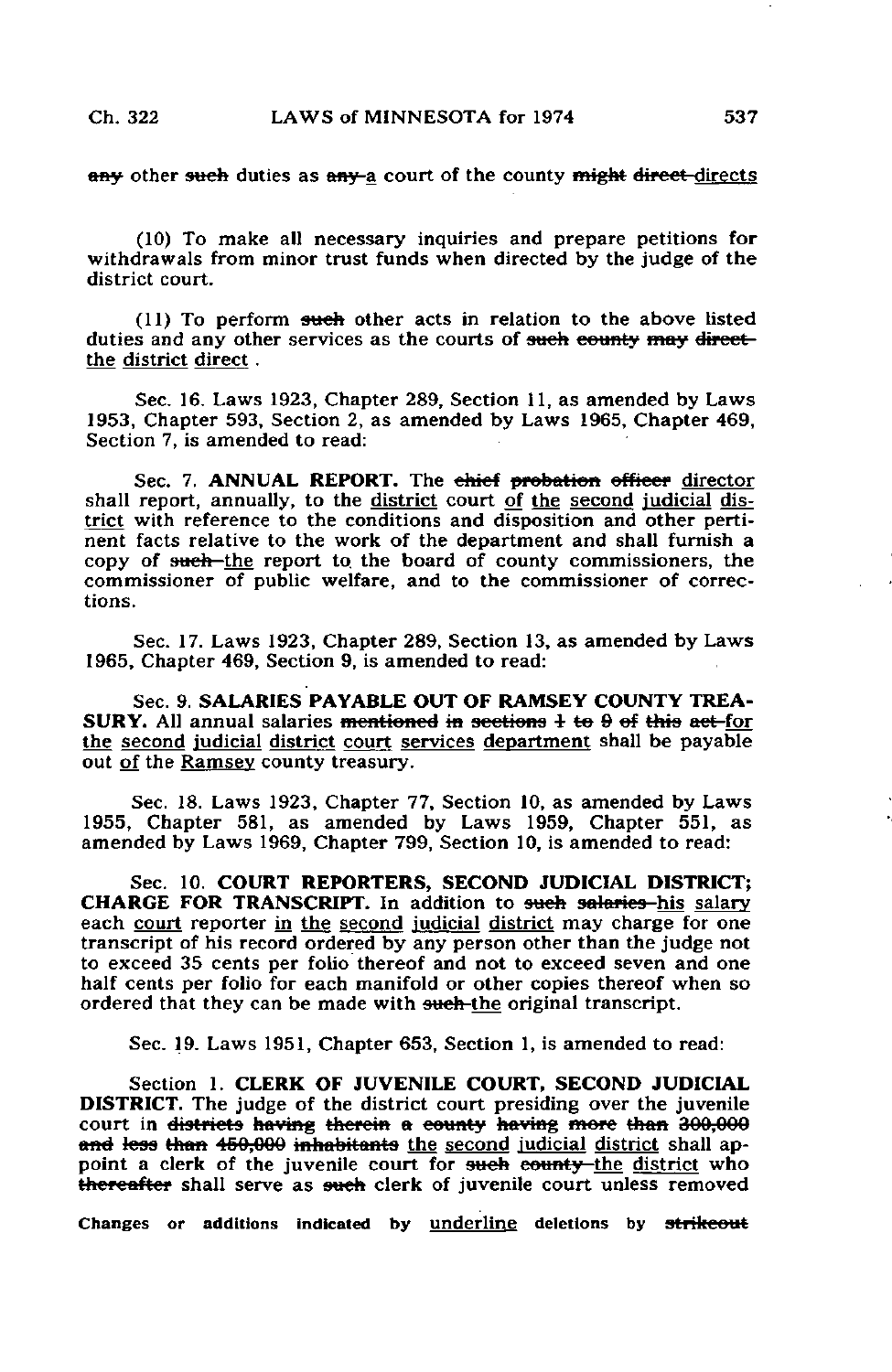for cause by the judge then presiding over such juvenile court, who shall not be under civil service, and whose salary shall be fixed by the Ramsey county board of eounty commissioners  $\frac{1}{2}$  and shall not exceed  $\sqrt{1 + 600}$  .

Sec. 20. Laws 1965, Chapter 469, Section 8, is amended to read:

Sec. 8. **SALARIES.** Subdivision  $\pm$ . The chief probation officer-director and  $\alpha$ H the employees of the department-the three principal assistants or division supervisors shall receive such compensation as shall be fixed by the judges of the district court of the county second judicial district .

Subd. 2. The judges of the district court shall have the right to establish rules and regulations as to personnel practices.

Sec. 21. Laws 1965, Chapter 709, Section 1, is amended to read:

Section 1. SECOND JUDICIAL DISTRICT JUVENILE COURT: REPORTER'S SALARY. Any  $A$  judge of the second judicial district eourt in Ramsey county who is appointed pursuant to the provisions of Minnesota Statutes , Section 260.021, Subdivision 2, as a judge of the juvenile court in and for Ramsey county shall fix a salary increment to be paid to the court reporter of the judge so designated in an amount not to exceed \$1,000 per annum and approved by the county board in addition to the annual salary of such-the court reporter as provided by statute. This salary increment is to be paid by the county of Ramsey in the same manner as other county employees are paid.

Sec. 22. Laws 1969, Chapter 838, Section 1, is amended to read:

Section 1. PUBLIC DEFENDER; SECOND JUDICIAL DISTRICT; APPOINTMENT. In Ramsey county the second judicial district, a majority of the judges of the district court of said county may appoint an attorney at law, a member of the bar in said equally-the district who shall be known as the public defender of Ramsey county-the district. A majority of the judges of the district court may also appoint assistants to the public defender, the number of whom shall be fixed by a majority of the judges of the district court.

Sec. 23. Laws 1969, Chapter 838, Section 2, is amended to read:

Sec. 2. DUTIES. The public defender and his assistants shall appear for and defend all persons charged with a felony or gross misdemeanor in said-Ramsey county, and may appear for and represent all persons entitled to representation in juvenile court in said-Ramsey county, pursuant to the provisions of Minnesota Statutes , Chapter 260, and may appear for and represent persons entitled to representation in the probate court in said-Ramsey county pursuant to the provisions of Minnesota Statutes , Chapter 253A, and may appear for and represent all persons charged with a misdemeanor in a county court in